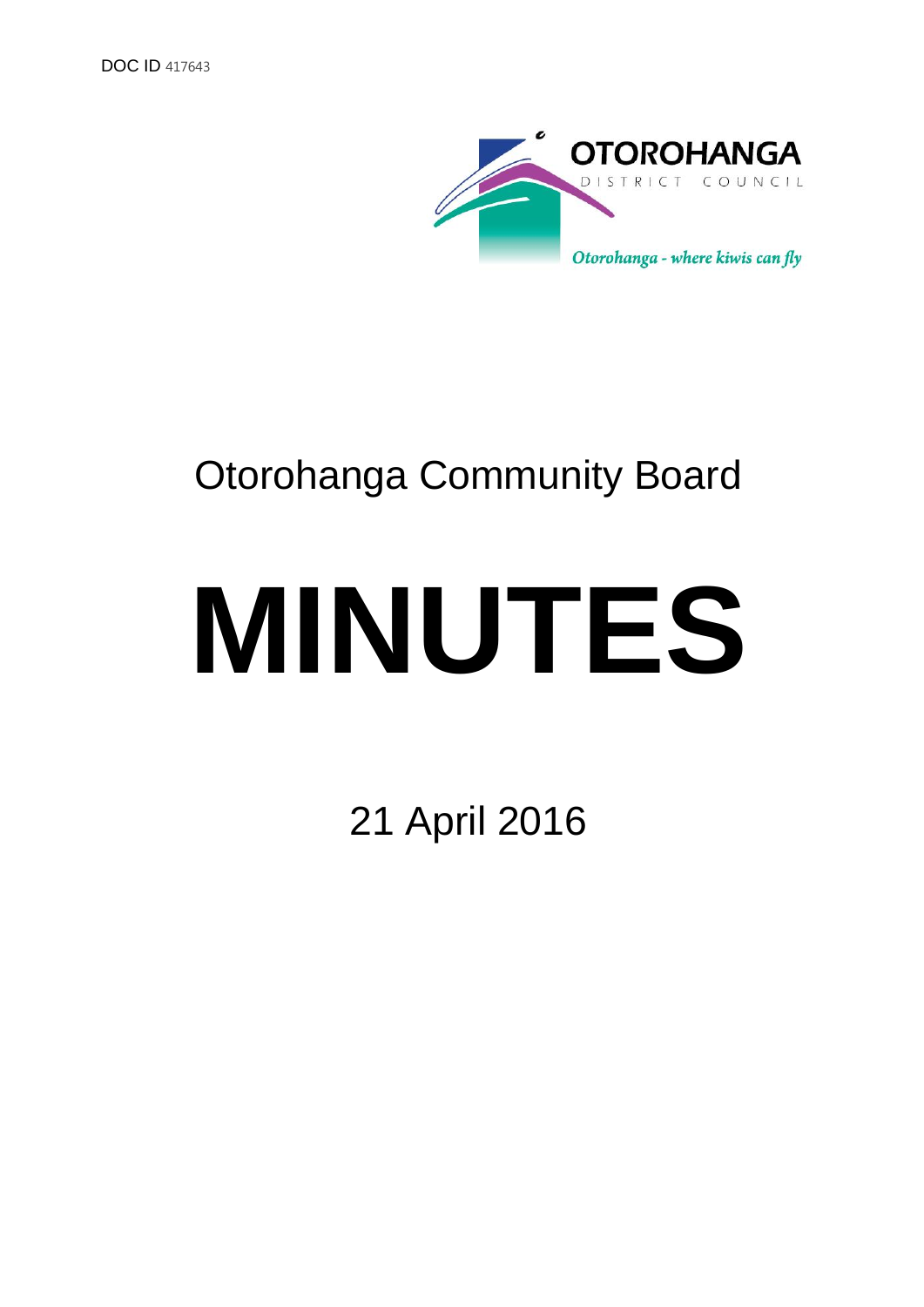## **OTOROHANGA COMMUNITY BOARD**

21 April 2016

Minutes of an Ordinary meeting of the Otorohanga Community Board held in the Council Chambers, Maniapoto Street, Otorohanga on 21 April 2016 commencing at 4pm.

# **MINUTES**

Minutes are unconfirmed and subject to amendment at the next meeting of the Board.

# **ORDER OF BUSINESS:**

| <b>ITEM</b>                      | <b>PRECIS</b>                                               | <b>PAGE</b>    |
|----------------------------------|-------------------------------------------------------------|----------------|
| <b>PRESENT</b>                   |                                                             | 1              |
| IN ATTENDANCE                    |                                                             |                |
| <b>APOLOGY</b>                   |                                                             |                |
| <b>CONFIRAMTION OF MINUTES -</b> |                                                             |                |
| <b>REPORTS</b>                   |                                                             |                |
| Item 81                          | POTENTIAL USE OF BUILDING AT WATER RESERVOIR                | 2              |
| Item 82                          | <b>HOUSING FOR THE ELDERLY REVIEW ON RENTALS</b>            | $\overline{2}$ |
| Item 83                          | SIR EDMUND HILLARY WALKWAY ROOF                             | 3              |
| Item 84                          | DISTRICT LIBRARIANS QUARTERLY REPORT - JANUARY - MARCH 2016 | 3              |
| Item 85                          | MATTERS REFERRED FROM 10 MARCH 2016                         | 4              |
| <b>GENERAL</b>                   |                                                             | 6              |
| <b>MEETING CLOSURE</b>           |                                                             |                |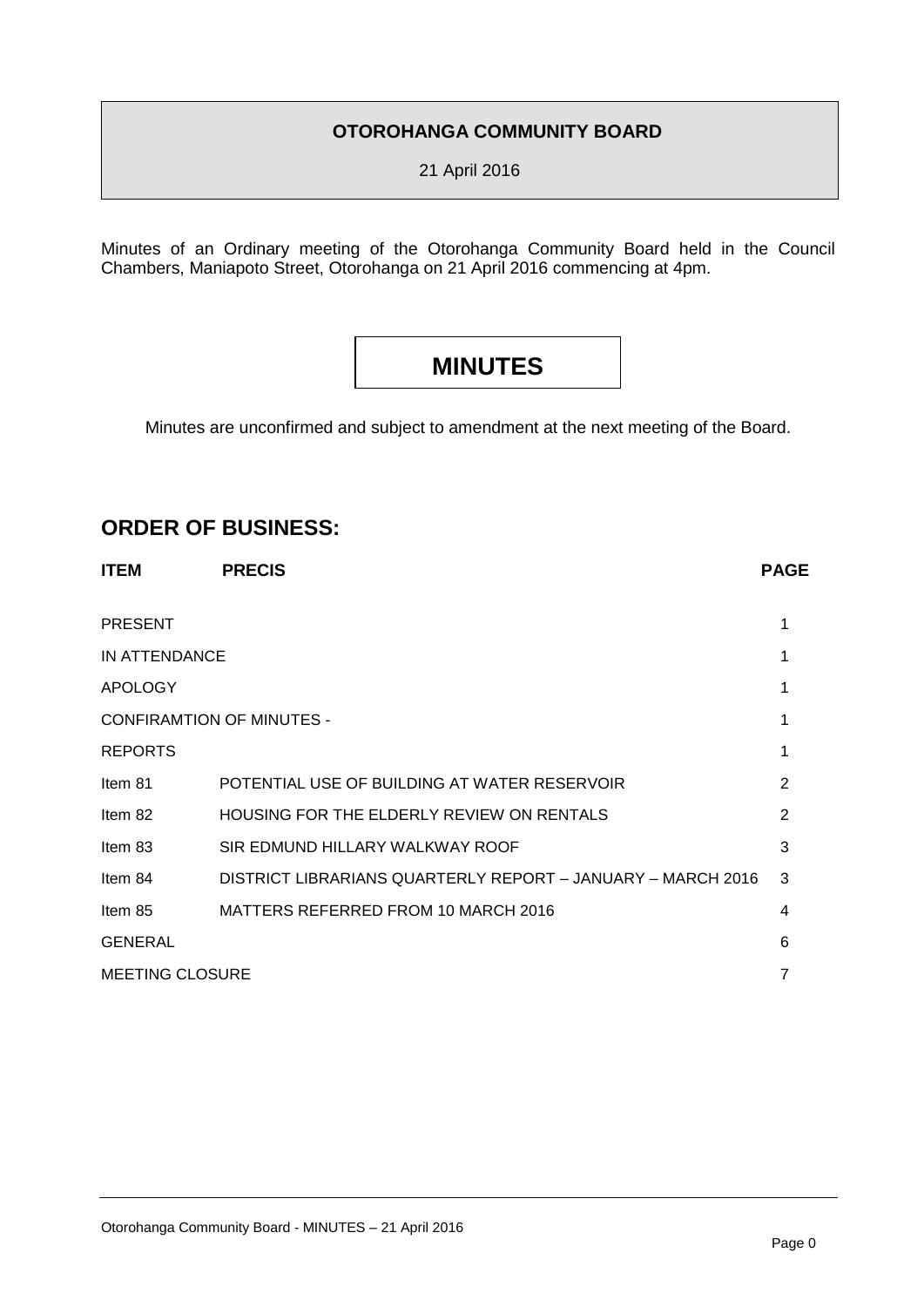#### **PRESENT**

Mr R Prescott (Chair), Mrs EM Cowan, Mrs AC Laws, Mr PD Tindle and Mr DR Williams.

#### **IN ATTENDANCE**

His Worship the Mayor, Mr MM Baxter, Messrs DC Clibbery (Chief Executive), RH Brady (Engineering Manager), David Dowd (Executive Assistant) and CA Tutty (Governance Supervisor). And Mrs D Hooker (Community Facilities Officer)

The Chair declared the meeting open and welcomed those present.

#### **APOLOGY**

**Resolved** that the apology received from Mr NS Chetty be sustained.

#### **Mrs Laws / Mrs Cowan**

#### **CONFIRMATION OF MINUTES – 10 March 2016**

The Governance Supervisor referred members to the Item of Pest Control in Rotary Park and Bob Horsfall Reserve in particular the resolution on Page 2 and reported that it was highlighted at the Otorohanga District Council Meeting held on 19 April 2016 that the word "DISCONTINUED" is incorrect and should read "CONTINUED".

This has since been corrected.

Mrs Cowan referred to the Item regarding the Otorohanga Kiwi House and advised that those in attendance on behalf of the Kiwi House in particular Mrs Heather Hammond is a committee member of the Otorohanga Kiwi House.

Mr Williams advised that he had not received a hard copy of the Agenda for today's meeting. Other members also indicated that they had not received their copy.

**Resolved** that the minutes of the meeting of the Otorohanga Community Board held on 10 March 2016, as amended, be approved as a true and correct record of that meeting.

#### **Mrs Cowan / Chair**

#### **REPORTS**

#### **OTOROHANGA KIWI HOUSE – REQUEST FOR FUNDING.**

Further to the presentation made at the meeting of 10 March 2016 by representatives of the Otorohanga Zoological Society, the Chair asked members whether they are in favour of approving a grant of \$100,000 to the Kiwi House towards Predator Proof Fencing, to be funded from the Community Special Fund account.

Mrs Laws said she is in favour of approving the grant.

Mr Tindle referred to the presentation given at the last meeting of the Board and said this was great with true and correct information being provided. He said it was stressed that the erection of a Predator Proof Fence is a matter of urgency. Mr Tindle said he believed the Kiwi House is the "Jewel in the Crown" for the Community, it is iconic and an important part of the Town. He said he definitely supported the application.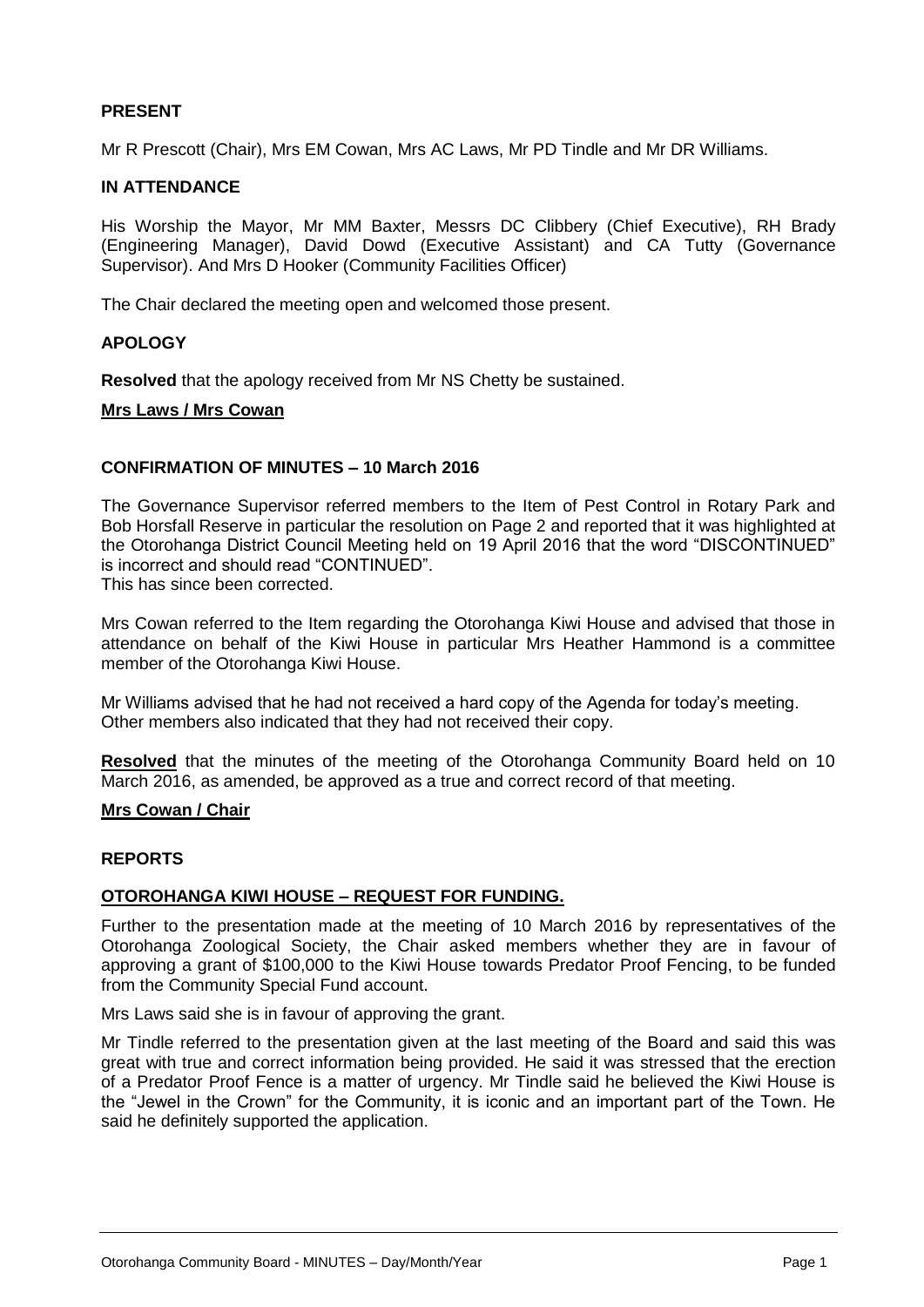Mr Williams advised that he supported the approval of the grant in principle, however again referred to waiting for the results of the proposed strategic plan. Mrs Cowan advised that the current fence is failing and it is a matter of urgency and great importance that a vermin free environment is created. Mrs Cowan said she is in favour of the proposal.

The Chair reported from previous discussion that absentee board member Nigel Chetty is in favor of a grant being approved.

The Chief Executive suggested that approving of a grant should be conditional upon other necessary funding also being obtained for the project.

**Resolved** that the Chief Executives Report be received.

#### **Mrs Laws / Mr Tindle**

**Resolved** the Otorohanga Kiwi House request for a financial contribution of \$100,000 towards the cost of a new Predator Proof Fence around the Otorohanga Kiwi Houses facility be approved to be funded from the Community Special Fund and conditional upon other required funding for this project also being obtained.

#### **Mr Tindle / Mr Cowan**

#### **Item 81 POTENTIAL USE OF BUILDING AT WATER RESERVE**

The Chief Executive referred members to his report on the potential use of a small building adjacent to the water reservoirs at Thomson Avenue and advised that since this report has been prepared, the Waitomo Radio Club have indicated that they believe they are the owners of the Building.

The Chair reported that this building was originally a one bedroom dwelling situated in Karaka Road prior to being moved to the site.

**Resolved** that the matter of the Potential Use of the Building adjacent to the Water Reservoirs at Thomson Avenue not be considered until the matter of ownership has been resolved.

#### **Chair / Mr Williams**

#### **Item 82 HOUSING FOR THE ELDERLY – REVIEW OF RENTALS**

The Governance Supervisor presented a report on the review of Housing for the Elderly rentals in Elizabeth Place and Windsor Court Otorohanga.

The Chair informed members that this activity is supposed to be self-funding.

With regard to the refurbishment and upgrading of the bathrooms, the Community Facilities Officer advised that there are a further seven more to be completed.

She said it is a matter of urgency for the welfare of a current tenant that another bathroom is renovated as soon as possible.

**Resolved** that rental charged for units in Elizabeth Place and Windsor Court Otorohanga be increased as follows –

Single Unit (Bedsitter) - \$100 per week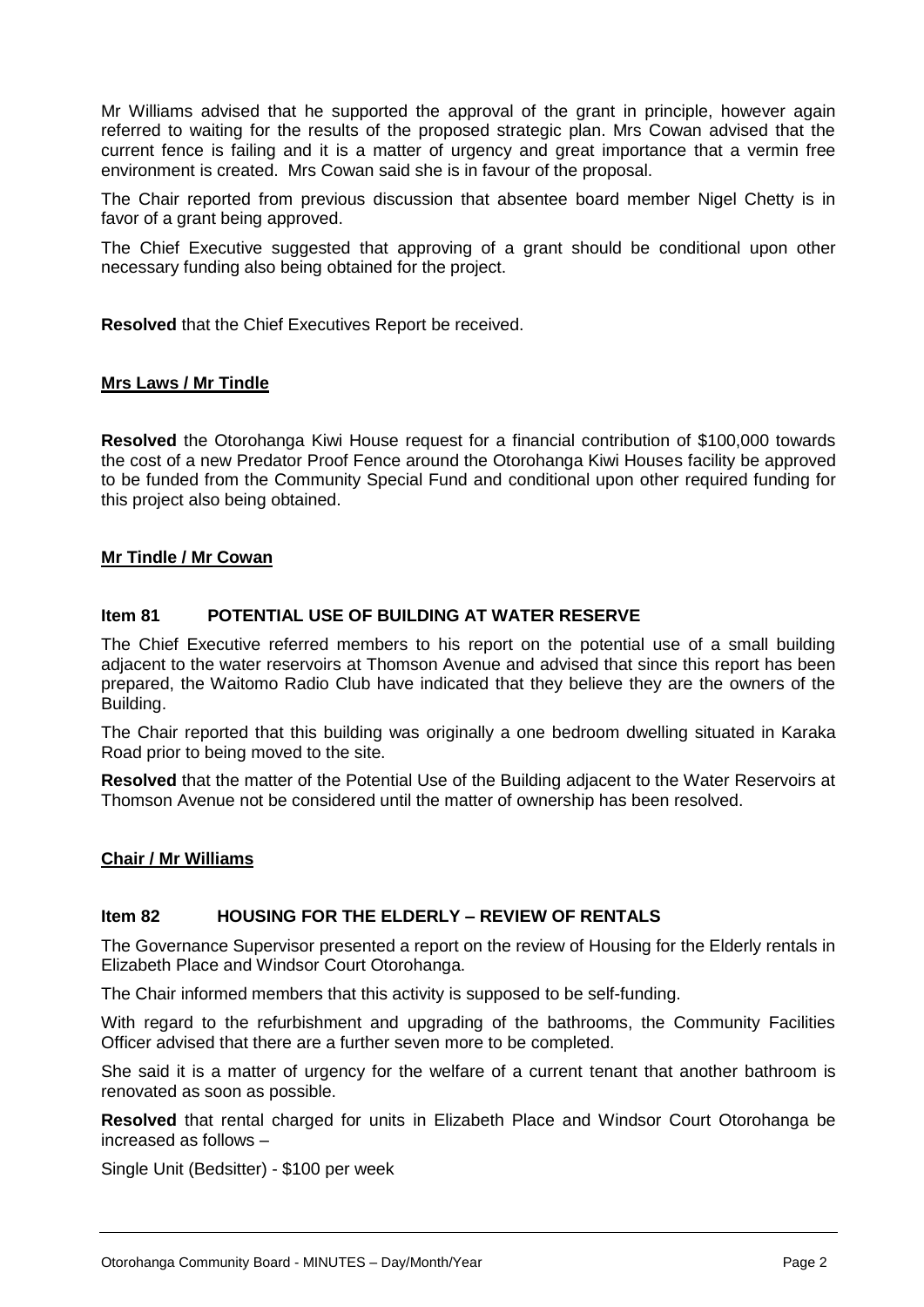Double Unit (1 Bedroom) - \$130 per week Effective from 1 July 2016.

#### **Chair / Mr Williams**

#### **ITEM 83 SIR EDMUND HILLARY WALKWAY ROOF**

The Engineering Manager presented the Community Facilities Officers report regarding the replacement of roofing product in the Sir Edmund Hillary Walkway. The Engineering Manager reported that other ways of dealing with the Heat have been discussed, including the installation of a longitudinal vent along the complete length of the Walkway, however it could not be guaranteed that this would work. This option would also be very expensive.

The Chair queried whether, quotation had been obtained from Angle Roofing.

The Engineering Manager replied it had not, however a quote could be obtained from this company.

Mrs Cowan referred to the recommendation and queried whether it would be more desirable to re-roof the structure with ColorSteel. She felt this would be a better long term option.

The Chief Executive replied that due to the pitch of the roof it is common for Lichen may grow on ColorSteel where it will generally not do so on Zincalume.

The Community Facilities Officer advised that it is not necessary to paint a Zincalume roof and there is also the benefit that this reflects the heat.

Mrs Cowan suggested that at the entrance to Sir Edmund Hillary Walkway, one panel of a transparent material be retained.

The Chief Executive reported that an opinion had been expressed that should the walkway be completely covered with a metal roof, this may create a dark and cold area particular during the Winter months.

The Community Services Officer advised that the Walkway lighting could be programmed to come on during the day, or that transparent sheets could be introduced later if a full metal roof made it too dark.

Mr Williams also suggested that Solar Panels could be installed.

**Resolved** that the transparent roofing material on the Sir Edmund Hillary Walkway be replaced with solid Zincalume roofing at a cost of \$4000.

#### **Mrs Cowan / Mr Tindle**

#### **Item 84 DISTRICT LIBRARIANS QUARTERLY REPORT**

The District Librarian attended the meeting and presented her quarterly report for the period January – March 2016. She advised that it is very pleasing to see an increase in Library usage as this had previously been on the decrease.

Mrs Cowan extended congratulations to the District Librarian and her staff on creating such a busy, vibrant atmosphere, it being great to see it so active.

**Resolved** that the District Librarians quarterly report for the period January – March 2016 be received.

#### **Chair / Mr Williams**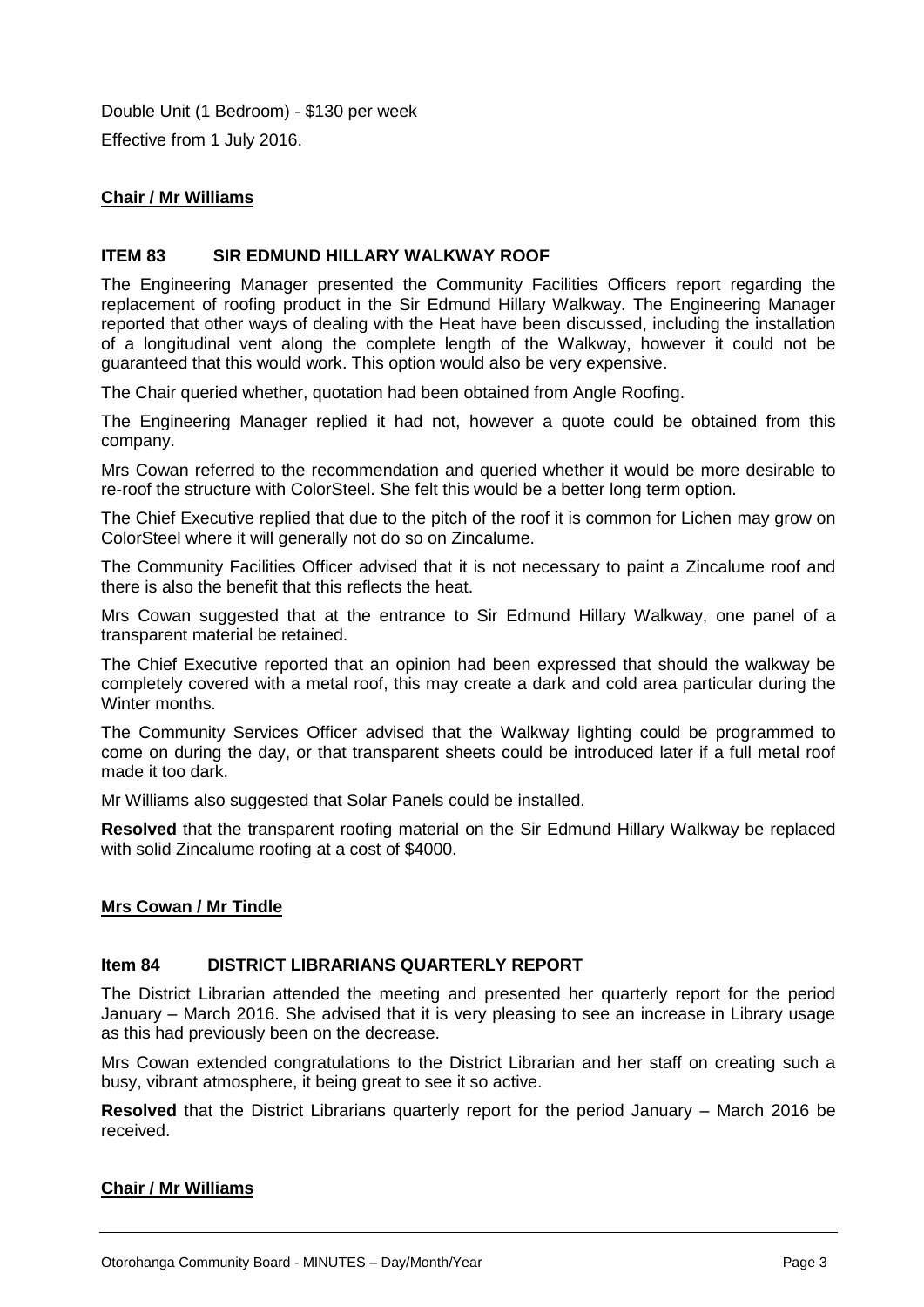#### **Item 85 MATTERS REFERRED**

The Governance Supervisor took members through Matters Referred

#### **OTOROHANGA DOMAIN CONCRETE EXERCISE PATH**

The Chair reported that he is still waiting on Mr Kerr-Bell to present drawings and specifications of the proposed path for consideration by the Board. He said in the meantime this item be deleted from Matters Referred.

#### **WIFI**

The Chief Executive reported that he has referred those Communities that currently use WIFI as a promotional tool to the IT manager to follow up.

#### **OTOROHANGA DOMAIN RESERVE MANAGEMENT PLAN**

The Engineering Manager reported that a review of the Otorohanga Domain Reserve Management Plan has commenced, but it will be necessary to engage additional resources to complete this.

Mr Williams advised that surrounding neighbours wish to have a "say" in this review.

The Chief Executive replied that Council appears to wish to continue to manage this area as per the existing Management Plan. He said the Board at the present time is quite comfortable with the bush area, sight lines etc. and at the time the Management Plan was put in place difficult decisions had to be made. He said that to re-visit this could be a painful process.

Mrs Cowan advised that this is just a minor review of the Management Plan updating and deleting items not now relevant.

The Chief Executive reported that there is very limited resources in-house and that a full review would take considerable time to carry out.

Mrs Cowan referred to the Item of Board Members meeting with the Otorohanga Zoological Society and requested that this be placed back on Matters Referred.

#### **ROTARY PARK / BOB HORSFALL RESERVE**

Mr & Mrs Aaron Hearfield attended the meeting. Mrs Hearfield presented a verbal report on their Paintball activity.

Mrs Hearfield expressed thanks to the Board for making the time available. She said they have had a very robust discussion around Health and Safety matters with organisations such as WorkSafe and ACC in order to ensure they comply with a Safety Management Plan for the area. Mrs Hearfield reported that the activity of Paintball is not classified as an Adventure Sport.

Mrs Hearfield advised that they are happy to provide signage in the area however; this has to be approved by Council. She said that motorbikes were recently observed using the Mountain Bike track.

Mrs Hearfield informed members that prior to players entering the Paintball area, an induction is undertaken informing them of the rules of engagement.

Mrs Hearfield reported that the Paintball activity has been used as an element of an NZQA unit, therefore they are supporting the Community in providing this activity as a teaching tool and furthermore, the users of the area are spending money within the Community.

Mrs Hearfield referred to the provision of plants in the area and advised that they have to date planted approximately 1000 native plants within their area.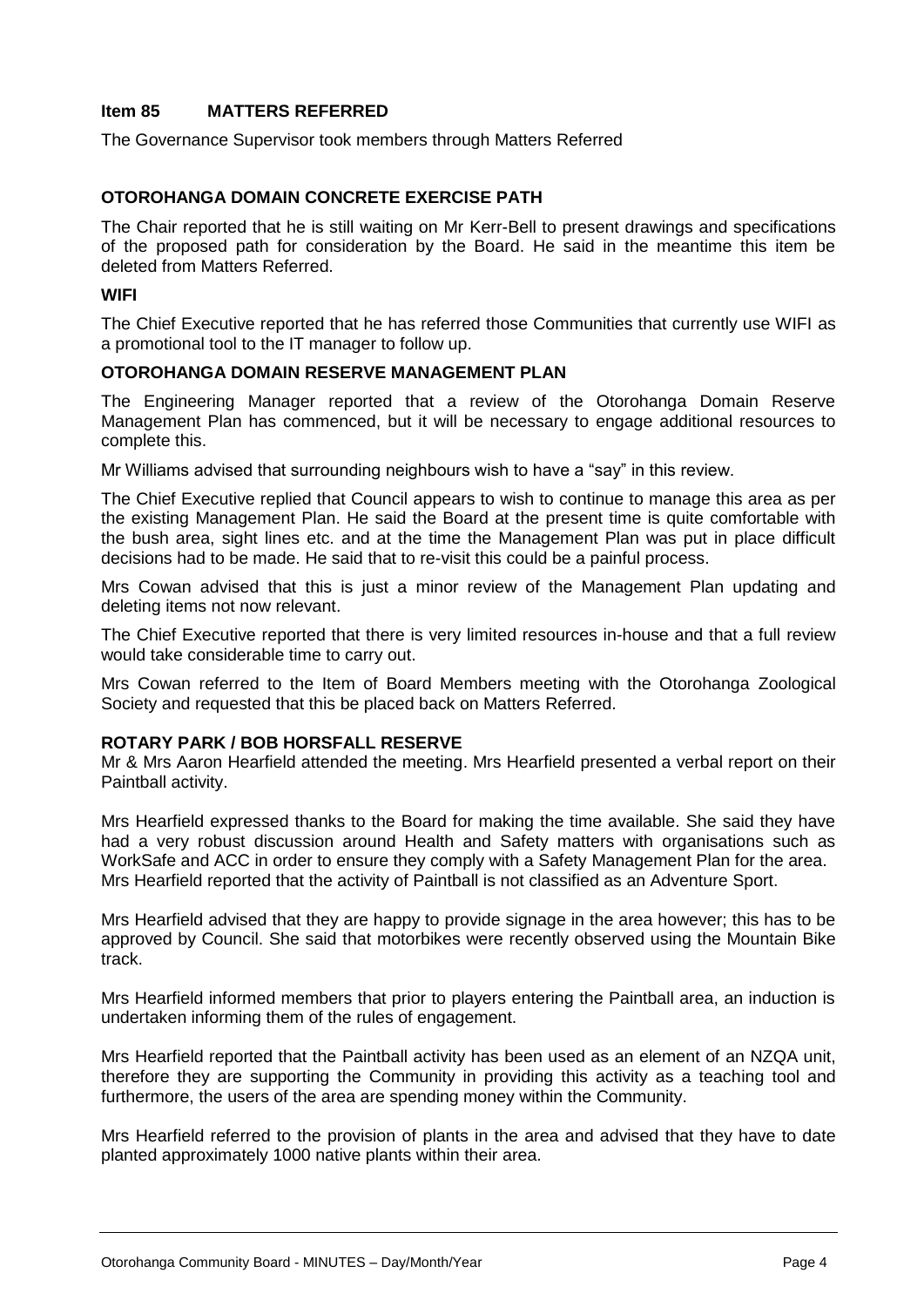Mrs Hearfield suggested that as most of the bookings are made in advance, details of these could be logged into Council's website. They are also happy to erect barriers and signage along the track.

Mrs Hearfield advised that there are approximately  $3 - 4$  families that regularly cycle through the track and that they have personally talked to them regarding the Paintball activity.

She further advised that a horn is sounded at the commencement of each Paintball game. Mrs Hearfield advised that they really wished to continue with the Paintball activity, it is good for themselves and the Community. She advised that Waitomo no longer has this activity.

Mrs Hearfield reported that no one is restricted during the time the Paintball is undertaken, the Public is allowed through. She expressed the opinion that the Mountain Bike Riders are of more danger to walkers on the track than this activity.

Mr Williams suggested it would be desirable for members of the Board to walk the track.

Mr Tindle congratulated Mr and Mrs Hearfield on what they have achieved to date, however he said this is more than just a matter of Health and Safety. He expressed concern as to the exposure that might be there for the Board as there is no formal lease agreement in place for the activity being undertaken.

In addressing Mr and Mrs Hearfield, Mr Tindle said whatever they undertake he hoped they did well and it is more a matter of the rules and conditions for use of the area that must be adhered to.

Mrs Cowan agreed that a formal lease is vital highlighting the area concerned. She said it is necessary for this to be identified and for a proper formal lease being prepared.

Mrs Hearfield advised that they are also interested in obtaining the open paddock for the Paintball activity. She said it has been found that when both options (bush and paddock) are available the majority prefer to use the paddock area. Accordingly she said this reduces the use in the bush area.

The Chair congratulated Mr and Mrs Hearfield on the Farmers Day held recently.

Mr Williams said he is impressed with what Mr and Mrs Hearfield have achieved however he is concerned that due to the Paintball activity, the area for bikers and walkers may be lost.

Mr Tindle queried when and how a formal lease will be undertaken. He advised that there is no clear divide between walkers / cyclists and the Paintball area. He queried Who will be responsible should an accident occur.

The Chief Executive advised that general negligence is the only issue Council could be held liable for as it has allowed people cycle / walk through an area where Paintball is being carried out. He said the Paintball activity is not compatible with that of walking and cycling.

Mrs Cowan said she agreed the Hearfield have a great operation however suggested that in order to protect the Community and public a clear area needs to be defined. She felt that legal advice should be sought.

The Chief Executive advised that a Hazardous Activity needs to be within a confined and controlled area.

Mr Tindle said there needs to be protection around the Paintball area to stop Paintballs from exiting this area. He queried if this was not the responsibility of the Hearfields.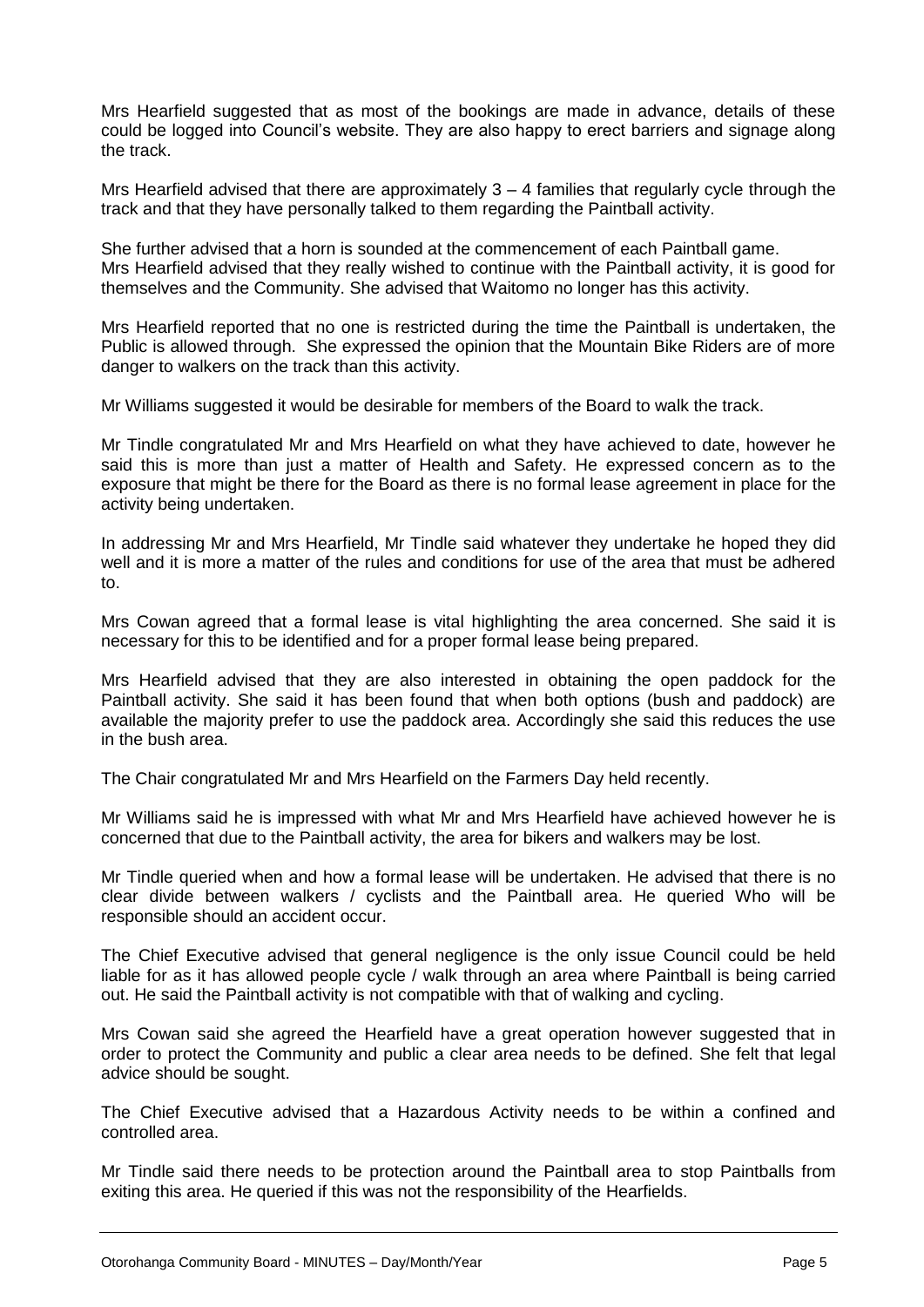The Chief Executive advised that it is necessary for the Hearfields to protect the people paying to take part in their activity.

Mr Williams advised that in order to divert the existing Mountain Bike track, this will cost a considerable amount of money and time.

It was agreed that this matter be left in abeyance to be discussed after the meeting.

#### **GENERAL**

#### **TREES – TOP OF FORMER DEER PARK**

In reply to Mr Williams, the Engineering Manager replied that maintenance has been carried out on the tallest / hazardous trees located at the top of the former Deer Park area.

#### **LAKE HUPITEA DEVELOPMENT PLAN**

The Community Services Officer reported that until the Maori Trustees have approved the proposed development plan for the Historic Tree and surrounding area, no further work can be undertaken. She circulated a copy of the proposed development plan for members information.

#### **RAILWAY FENCE**

The Community Facilities Officer reported she has a couple of ideas regarding the proposed erection of a fence adjacent to the Railway Station Platform. She undertook to scan this to members seeking their opinion.

#### **HOUSING FOR THE ELDERLY**

The Community Facilities Officer reported that it is necessary to replace a Stove in Flat 6, Windsor Court however as this is a narrow sized model and more expensive to purchase, she suggest that a ceramic cooktop and oven be purchased to replace this.

Members agreed that the Community Facilities Officer proceed with the purchase as proposed.

#### **PROJECT KIWIANA COMMITTEE – OTOROHANGA DISTRICT DEVELOPMENT BOARD INC**

The Chair read a letter on behalf of the Project Kiwiana Committee – Otorohanga District Development Board Inc advising that people are commenting on the difficulty in accessing the entrance to the Sir Edmund Hillary Walkway as they navigate their way through people, tables and chairs that are spilling out onto the Walkway from the O Café.

The Chair reported that he has walked in this vicinity on several occasions and experienced no problems. He said the Board wishes Otorohanga to be a vibrant flourishing town and the situation in the walkway is no different to that of a number of other towns.

Mrs Cowan reported she has received several phone calls from concerned people on the problems they have encountered attempting to walk through the walkway. She said approximately half of the width of the walkway is taken up with tables and chairs from the Café. Mrs Cowan expressed the opinion that this matter needs to be considered further by the Board.

The Chief Executive advised that this matter was discussed and an area approved by the Board.

His Worship expressed the opinion that this area creates a real vibrancy.

The Chair undertook to have discussion with the owners of the O Café to request they regularly patrol the area to ensure Chairs are pushed under the tables.